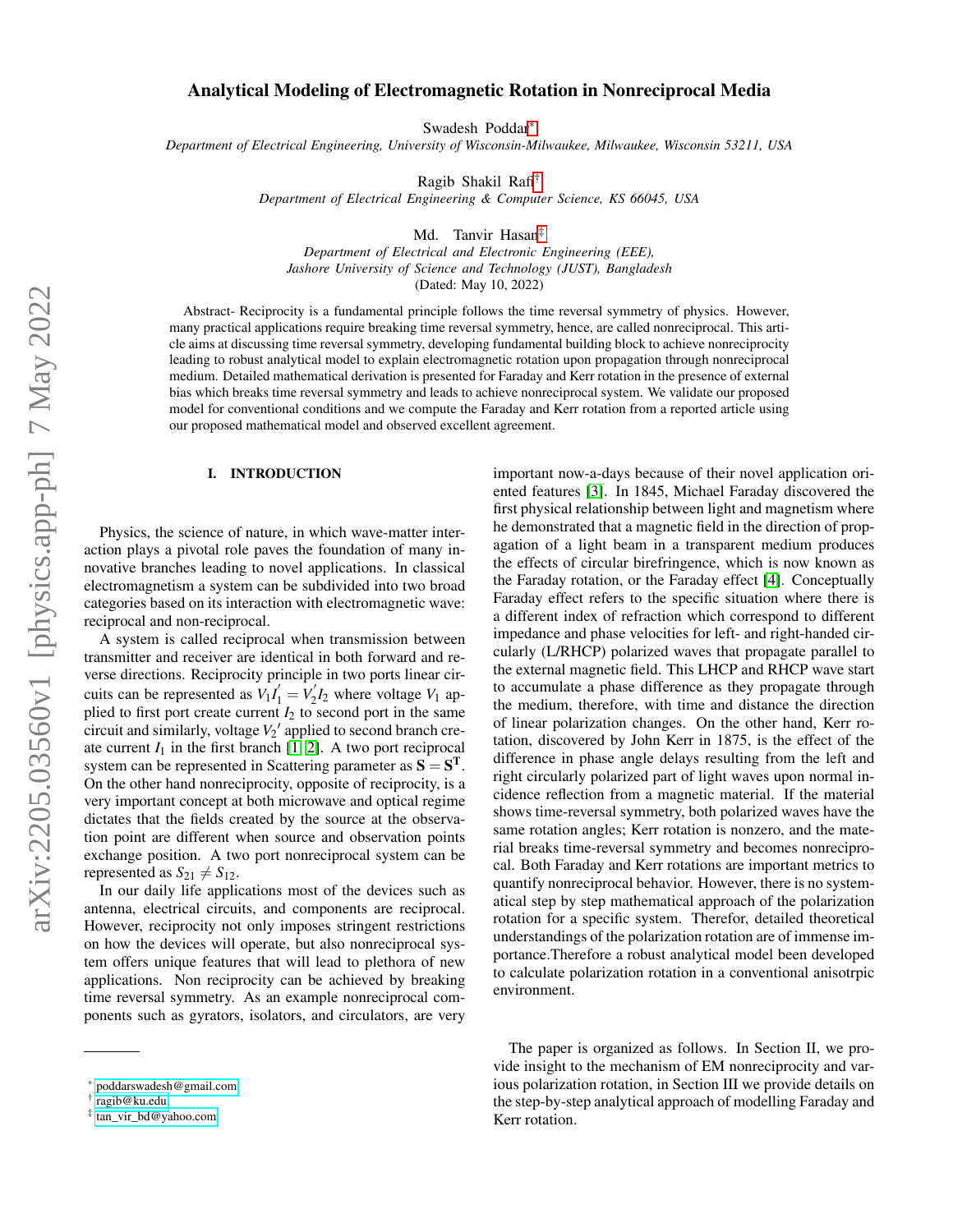## II. ELECTROMAGNETIC NON-RECIPROCITY AND POLARIZATION ROTATION

Non-reciprocity is the building block of various advanced scientific concepts specially in the area of condensed matter physics, optics, electromagnetism and electronics, and quantum mechanics which host advanced phenomena and applications. [\[5,](#page-8-3) [6\]](#page-8-4)

In order to achieve non-reciprocity, the most important task in electromagnetics and optical systems is to break timereversal symmetry. The most conventional method to create non-reciprocity is by applying external magnetic fields to ferromagnetic compounds called ferrites, such as Yttrium Iron Garnet (YIG) and materials composed of iron oxides and other elements (Al,Co,Mn,Ni)[\[6–](#page-8-4)[8\]](#page-8-5). However, due to technological advancement and enormous possibilities of this field, nonreciprocity has been investigated by various researchers over the last decade where major focus was invested to achieve nonreciprocity without the presence of static magnet [\[6,](#page-8-4) [9](#page-8-6)[–12\]](#page-8-7).

One of the key performance indicator is polarization rotation and this can be defined as the rotation of the orientation of the plane of polarization about the microwave/optical axis of linearly polarized wave as it moves through certain materials. Material properties and the bias condition plays a pivotal role in achieving specific types of rotation.

The concept of electromagnetic reciprocity is closely related to that of the time-reversal symmetry of Maxwell's equations. Mathematically, from Fig. [1,](#page-1-0) time reversal symmetry can be defined as



<span id="page-1-0"></span>FIG. 1. Time-reversal symmetry (TRS) (red and green curves) and broken time-reversal symmetry (red and blue curves). Reproduced with permission[\[6\]](#page-8-4) Copyright 2018, American Physical Society

<span id="page-1-1"></span>
$$
T(t) = t^{'} = -t \rightleftharpoons T : t \to t^{'} = -t,
$$
 (1)

where in Eq. [1,](#page-1-1) time reversal is defined by the operator T. A process like Fig. [1](#page-1-0) can be represented as

<span id="page-1-2"></span>
$$
T(\psi(t)) = \psi'(t') = \psi'(-t).
$$
 (2)

Based on the above Fig. [1,](#page-1-0) Eq. [1](#page-1-1) and Eq. [2,](#page-1-2) if the system remains the same or changes under the reversal of time, a system can be defined as time reversal symmetric or asymmetric from

$$
T\left\{\psi(t)\right\} = \psi^{'}(-t)\left\{\frac{=}{\neq}\right\}\psi(t). \tag{3}
$$

The fundamental concept of time reversal symmetry and asymmetry provides the required foundation for reciprocity and nonreciprocity[\[5,](#page-8-3) [6\]](#page-8-4). Besides, the basic laws of physics are classically invariant under time-reversal symmetry and can be intuitively visualized by the Fig. [1.](#page-1-0)

#### A. Time Reversal Symmetry Breaking

In presence of external or internal bias (in the non-linear case), time-reversal symmetry can be broken. The physical quantities involved in the laws of physics denoted as *f*(t) may be either time-reversal symmetric or time-reversal antisymmetric and can be represented as

<span id="page-1-3"></span>
$$
T\{f(t)\} = f^{'}(t^{'}) = f^{'}(-t^{'}) = \pm f(-t), \tag{4}
$$

where "+" corresponds to time-reversal symmetry, or even time-reversal parity, and "−" corresponds to time-reversal antisymmetry, or odd time-reversal parity [\[6\]](#page-8-4). Equation [4](#page-1-3) depicts that all physical quantities are either even or odd under time reversal [\[5,](#page-8-3) [6\]](#page-8-4).

An electromagnetic wave consists of a coupled oscillating electric field and magnetic field which are always perpendicular to each other and by convention, the "polarization" of electromagnetic waves refers to the direction of the electric field. In linear polarization, the fields oscillate in a single direction. In circular or elliptical polarization, the fields rotate at a constant rate in a plane as the wave travels. This wave can be decomposed into two orthogonal polarization states (right handed and left handed). A linear-polarized wave can be decomposed into two circularly-polarized waves, one right-hand circularly polarized (RHCP), and another left-hand circularlypolarized (LHCP). When a circular polarized wave propagates in a birefringent media, RHCP and LHCP waves propagate with different speeds. After propagating, when viewed as a linearly-polarized wave (recombining the RHCP and LHCP components), this difference causes the linear-polarized wave to have it's polarization plane rotate as they reflect from the anisotropic media which is known as optical or Kerr rotation. The type of the media those experience these specific phenomenon are circularly birefringent and examples are sugar solutions, proteins, nucleic acids, amino acids, lipids, DNA, vitamins, hormones, and natural substances [\[13\]](#page-8-8). On the other hand, linearly birefringent materials can also be used to change one polarization into another, such as changing linear into circular. The polarization of the field keeps changing as it propagates and relative phase between x-y plane that is introduced by this propagation is called retardence. The relative phase in any reciprocal system can be written as [\[13–](#page-8-8)[15\]](#page-8-9) Polarization rotation varies on various medium and is directly related to material properties, system condition. For example polarization rotation in chiral, wire grid polarizer, ferrite, plasma, birefringent, and gyrotropic medium are different. If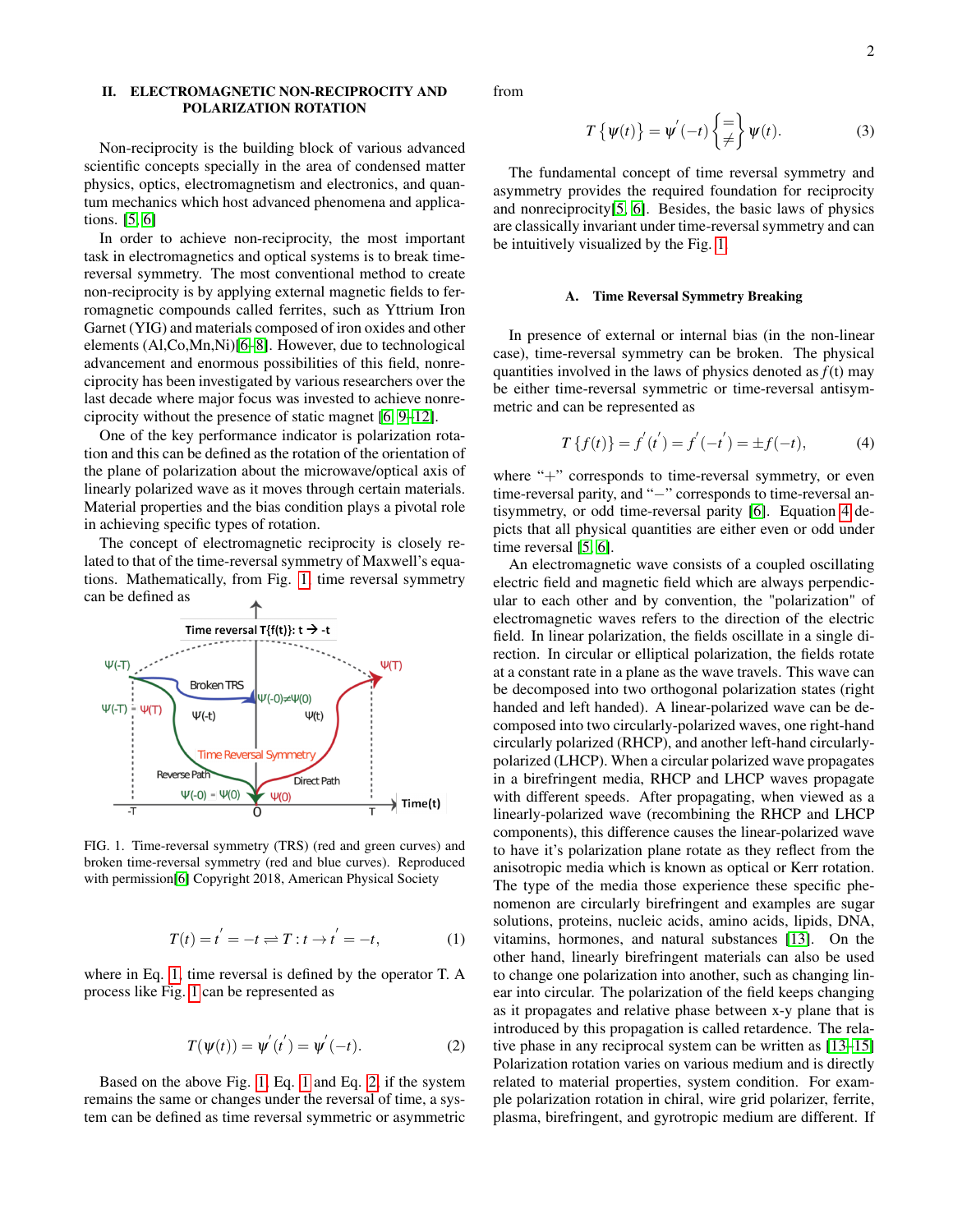a linearly polarized wave travels forward through a nonreciprocal medium by a distance *l*, gets reflected, and travels back to the starting point, the polarization rotation angle depend on the medium properties, distance and wavelength which can be represented as [\[10,](#page-8-10) [13\]](#page-8-8).

$$
\phi = (n_1 - n_2) \frac{2\pi l}{\lambda},\tag{5}
$$

where, *l* is the medium length,  $\lambda$  is the wavelength,  $n_1$  and  $n_2$ are refractive indices defined as  $n_1 = \sqrt{\frac{\varepsilon_1}{\varepsilon_0}}$  and  $n_2 = \sqrt{\frac{\varepsilon_2}{\varepsilon_0}}$ .

Electromagnetic chirality is closely related to the mirror asymmetry, polarization rotation, and magneto-electric coupling [\[16\]](#page-8-11). The rotation through chiral media can be represented as

$$
\phi = \frac{1}{2}(k_{\circlearrowright} - k_{\circlearrowleft})l, \tag{6}
$$

where  $k_{\circlearrowright} = n_{\circlearrowright}k_0 = \omega(\sqrt{\mu \varepsilon} + \chi)$  and  $k_{\circlearrowleft} = n_{\circlearrowleft}k_0 = \omega(\sqrt{\mu \varepsilon} - \chi)$  $\chi$ ). Here, n defines refractive index of the medium and  $K_0$ represents the free space wave number.

Ferromagnetic materials exhibit non-reciprocal gyrotropic response when they are biased with a static magnetic field. Besides, we have discussed in an earlier section that the permeability tensor of the ferrite has off-diagonal components, therefore, gyrotropic response of the magnetized ferrite is evident. This can be easily understood by considering the constitutive relation  $\mathbf{B} = \vec{\mu} \cdot \mathbf{H}$ , where the x component of magnetic flux density has contribution both from x and y component of the magnetic field intensity. In addition, from the reciprocity theorem [\[17\]](#page-8-12), the reciprocal birefringent media has to satisfy the following conditions

$$
\overrightarrow{\epsilon} = \overrightarrow{\epsilon}^T,\tag{7}
$$

$$
\overrightarrow{\mu} = \overrightarrow{\mu}^T,\tag{8}
$$

$$
\overrightarrow{\zeta} = -\overrightarrow{\xi}^T,\tag{9}
$$

where  $(.)^T$  is the Hermitian operator,  $\overrightarrow{\zeta}$  and  $\overrightarrow{\xi}$  are electricmagnetic and magneto-electric coupling tensors, respectively. Figure [2](#page-2-0) shows the fundamental mathematical representation of various medium and classify them as reciprocal and nonreciprocal. Therefore, it can be clearly seen that, although, wave propagating through various media such as chiral, wire-grid, uniaxial or biaxial experience polarization rotation, those media do not exhibit non-reciprocal gyrotropic properties, hence, can not be used in non-reciprocal devices. In summary, the key things that necessitate non-reciprocal gyrotropic response for devices are intrinsic properties of material and external bias to break time reversal symmetry. Next section will be focused on developing analytical model for the measurement of polarization rotation (Faraday and Kerr) in a combination of isotropic and anisotropic media. Non-reciprocal gyrotropy is a response of certain materials (e.g. Ferrites, Plasma) such



<span id="page-2-0"></span>FIG. 2. Matrix representation of various media and classification of Non-reciprocal and Reciprocal medium

that the medium rotates the polarization plane of an electromagnetic wave in presence of magnetic bias by a different amount other than the negative of the rotation angle when the medium is excited from the receiving port with same transmitted field pattern (time reversed case), as can be seen in the rotation angle in this media is called the Faraday rotation  $(\theta_F)$ .

Figure [2](#page-2-0) represents the matrix form of various reciprocal and nonreciprocal cases. Nonreciprocity requires asymmetric electric permittivity and magnetic permeability. The properties can be represented as Gyroelectric ( $\varepsilon \neq \varepsilon^T$ ) and Gyromagnetic ( $\mu \neq \mu^{T}$ ), respectively where in Fig[.2,](#page-2-0) k in the off-diagonal terms is the Gyrotropic parameters. Nonreciprocal Gyrotropic and Gyromagnetic materials exhibit off diagonal tensor elements, whereas, uniaxial or biaxial material don't have any off diagonal elements, hence reciprocal. In addition of the off diagonal tensor components, nonreciprocal material exhibits cross polarized phase and magnitude difference [\[10,](#page-8-10) [12\]](#page-8-7). However, there are specific situations such as anisotropic media with optical axes not aligned with the coordinate systems also have off-diagonal elements yet are reciprocal or where the systems with symmetric tensors  $\varepsilon = \varepsilon^T$  or  $\mu = \mu^{\rm T}$  with nonzero off-diagonal elements exhibit polarization rotation (optical activity), however, in a reciprocal way [\[18\]](#page-8-13).

### III. MATHEMATICAL MODELLING OF FARADAY AND KERR ROTATION FOR BIASED FERRITE MATERIAL



<span id="page-2-1"></span>FIG. 3. Biased anisotropic media in normal incidence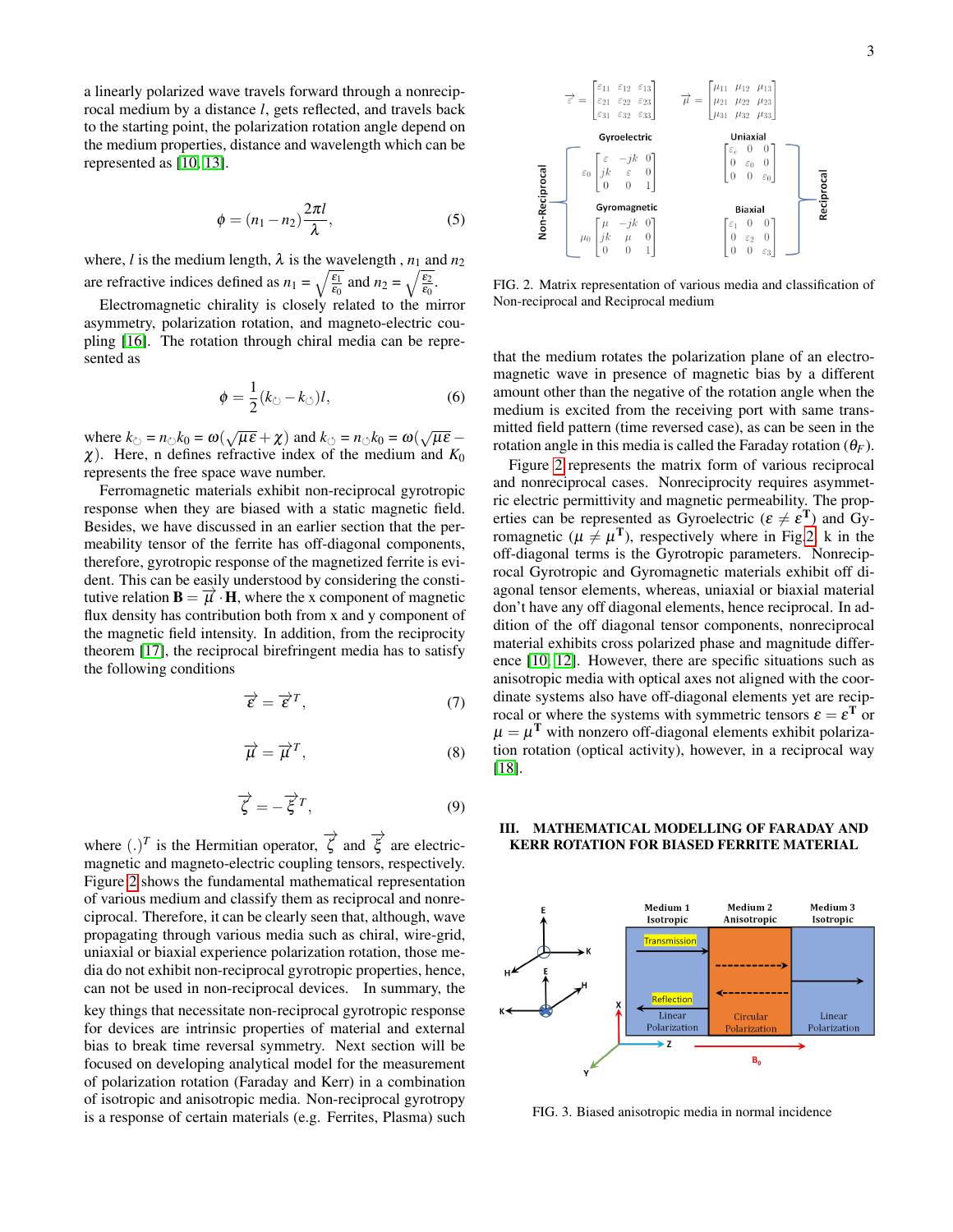In this section, we will develop a robust mathematical modelling to represent polarization rotation for a combination of isotropic and anisotropic media shown in Fig. [3.](#page-2-1) Wave propagation direction and axis information are shown in the figure. Figure [4](#page-3-0) shows the step-by-step procedure of our mathematical modeling approaches.



<span id="page-3-0"></span>FIG. 4. Process flow of the analytical modeling

### A. Electric Field

Maxwell's equations in frequency domain in the *p*-th medium ( $p = 1,2,3$ ) can be written as

$$
i\mathbf{k} \times \mathbf{E}_p = i\omega \mu_0 \tilde{\mu}^{(p)} \cdot \mathbf{H}_p, \qquad (10)
$$

$$
i\mathbf{k} \times \mathbf{H}_p = -i\omega \varepsilon_0 \tilde{\varepsilon}^{(p)} \cdot \mathbf{E}_p.
$$
 (11)

where  $\tilde{\mu}^{(p)}$  and  $\tilde{\epsilon}^{(p)}$  are tensors,  $\mathbf{E}_{\mathbf{p}}$  and  $\mathbf{H}_{\mathbf{p}}$  are the corresponding electric and magnetic field in the pth medium and k is the wave vector.

We introduce  $\vec{K}$  as the tensor that satisfies the below relation

$$
\mathbf{k} \times \mathbf{E}_p = \tilde{\mathbf{K}} \cdot \mathbf{E}_p,\tag{12}
$$

$$
\mathbf{k} \times \mathbf{H}_p = \tilde{\mathbf{K}} \cdot \mathbf{H}_p. \tag{13}
$$

where matrix form of tensor  $\vec{K}$  for pth medium can be represented as

$$
\tilde{\mathbf{K}}_{p} = \begin{bmatrix} 0 & -k_{z}^{(p)} & k_{y}^{(p)} \\ k_{z}^{(p)} & 0 & -k_{x}^{(p)} \\ -k_{y}^{(p)} & k_{x}^{(p)} & 0 \end{bmatrix} . \tag{14}
$$

Therefore, wave equation can be represented in a combined form as

<span id="page-3-1"></span>
$$
\left\{ \frac{\omega^2}{c^2} (\tilde{\mathbf{K}}_p^{-1} \cdot \tilde{\boldsymbol{\mu}}^{(p)} \cdot \tilde{\mathbf{K}}_p^{-1} \cdot \tilde{\boldsymbol{\epsilon}}^{(p)}) + \mathbf{I} \right\} \cdot \mathbf{E}_p = 0.
$$
 (15)

For normal incidence,  $k_x^{(p)} = k_y^{(p)} = 0$ , therefore, the Eq. [15](#page-3-1) can be written in eigen value form as follows

$$
\begin{bmatrix} M_{x,x}^{(p)} & M_{x,y}^{(p)} \\ M_{y,x}^{(p)} & M_{y,y}^{(p)} \end{bmatrix} \cdot \begin{bmatrix} E_{p,x} \\ E_{p,y} \end{bmatrix} = -\left\{ n^{(p)} \right\}^{-2} \begin{bmatrix} E_{p,x} \\ E_{p,y} \end{bmatrix}, \quad (16)
$$

where refractive index,  $n^{(p)}$  is defined as

$$
n^{(p)} \equiv \frac{ck_z^{(p)}}{\omega},\tag{17}
$$

and,

$$
M_{x,x}^{(p)} = \mu_{y,x}^p \varepsilon_{y,x}^p - \varepsilon_{x,x}^p \mu_{y,y}^p, M_{x,y}^{(p)} = \mu_{y,x}^p \varepsilon_{y,y}^p - \mu_{y,y}^p \varepsilon_{x,y}^p, \quad (18)
$$

$$
M_{y,x}^{(p)} = \mu_{y,x}^p \varepsilon_{y,y}^p - \mu_{y,y}^p \varepsilon_{x,y}^p, M_{y,y}^{(p)} = \mu_{x,y}^p \varepsilon_{x,y}^p - \mu_{x,x}^p \varepsilon_{y,y}^p. \tag{19}
$$

The following requirement is required to be satisfied

$$
Det\left(\left\{n^{(p)}\right\}^{-2}\begin{bmatrix} M_{x,x}^{(p)} & M_{x,y}^{(p)} \\ M_{y,x}^{(p)} & M_{y,y}^{(p)} \end{bmatrix} + \begin{bmatrix} 1 & 0 \\ 0 & 1 \end{bmatrix}\right) = 0, \quad (20)
$$

yields the following two eigen-values

$$
\left\{ n_j^{(p)} \right\}^2 = \zeta_j^{(p)} =
$$
  
-  $\frac{1}{2} \left( M_{x,x}^{(p)} + M_{y,y}^{(p)} + s_j \sqrt{(M_{x,x}^{(p)} - M_{y,y}^{(p)})^2 + 4M_{x,y}^{(p)} M_{y,x}^{(p)}} \right)$ 

and the following eigen-vectors

$$
\mathbf{V}_{p,j} = \frac{1}{\sqrt{1 + \left|\frac{\zeta_j^{(p)} - M_{x,x}^{(p)}}{M_{x,y}^{(p)}}\right|^2}} \left[\frac{1}{\frac{\zeta_j^{(p)} - M_{x,x}^{(p)}}{M_{x,y}^{(p)}}}\right]; j = 1, 2, (21)
$$

with the coefficient  $s_j$  being given as

$$
s_1=1, s_2=-1
$$

We, hereafter, assume medium 1 and 3 are isotropic (gyrotropic with no off-diagonal element) i.e.

$$
\varepsilon_{x,x}^{(p)} = \varepsilon_{y,y}^{(p)}, \, \varepsilon_{x,y}^{(p)} = -\varepsilon_{y,x}^{(p)} = 0 \, ; \, p = 1,3 \tag{22}
$$

$$
\mu_{x,x}^{(p)} = \mu_{y,y}^{(p)}, \ \mu_{x,y}^{(p)} = -\mu_{y,x}^{(p)} = 0 \ ; \ p = 1,3, \tag{23}
$$

and we also assume that medium 2 is gyrotropic

$$
\varepsilon_{x,x}^{(2)} = \varepsilon_{y,y}^{(2)}, \, \varepsilon_{x,y}^{(2)} = -\varepsilon_{y,x}^{(2)} = -i\varepsilon_{g} \neq 0, \tag{24}
$$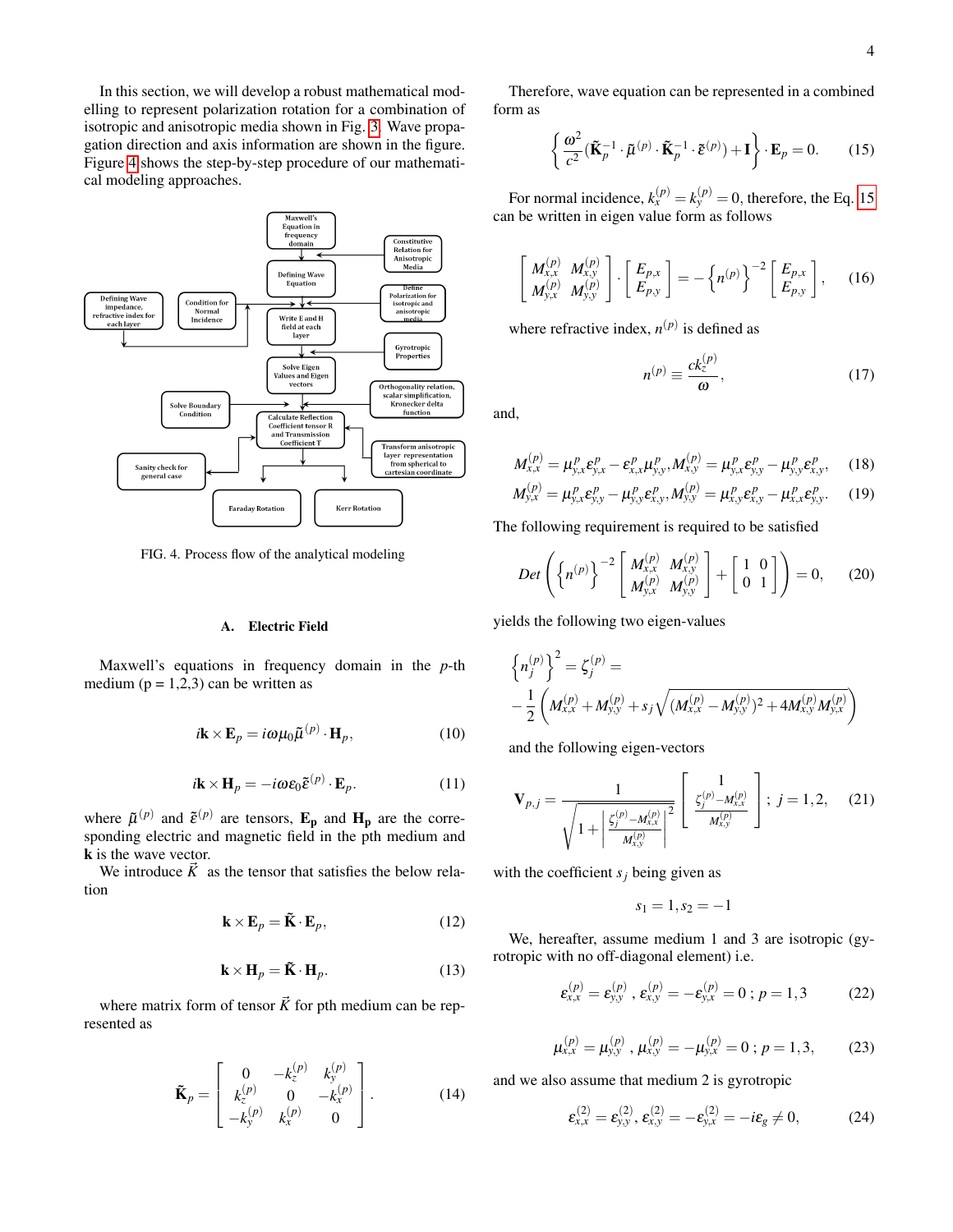$$
\mu_{x,x}^{(2)} = \mu_{y,y}^{(2)}, \mu_{x,y}^{(2)} = -\mu_{y,x}^{(2)} = -i\mu_g \neq 0. \tag{25}
$$

Therefore,

$$
M_{x,x}^{(p)} = M_{y,y}^{(p)}, M_{x,y}^{(p)} = -M_{y,x}^{(p)},
$$
\n(26)

and so the eigen values reduce to

$$
\left\{ n_j^{(p)} \right\}^2 = \zeta_j^{(p)} = -(M_{x,x}^{(p)} + i s_j M_{x,y}^{(p)}). \tag{27}
$$

The refractive index of each medium is given as

$$
n^{(1)} = \sqrt{\mu_{x,x}^{(1)} \varepsilon_{x,x}^{(1)}}, \tag{28}
$$

$$
n_j^{(2)} = \sqrt{-\left(M_{x,x}^{(2)} + is_j M_{x,y}^{(2)}\right)}
$$
(29)

$$
= \sqrt{\left(\varepsilon_{x,x}^{(p)} + is_j \varepsilon_{x,y}^{(p)}\right) \left(\mu_{x,x}^{(p)} + is_j \mu_{x,y}^{(p)}\right)},\qquad(30)
$$

$$
n^{(3)} = \sqrt{\mu_{x,x}^{(3)} \varepsilon_{x,x}^{(3)}}, \tag{31}
$$

where, n defines the refractive index, superscript and subscript describe the medium of wave propagation and LHCP/RHCP in anistropic media respectively. Furthermore, the eigen-vector corresponding to gyrotropic medium take the following simplified form

<span id="page-4-0"></span>
$$
\mathbf{V}_{p,j} = \frac{\hat{\mathbf{e}}_x + is_j \hat{\mathbf{e}}_y}{\sqrt{2}} = \frac{1}{\sqrt{2}} \begin{bmatrix} 1 \\ is_j \end{bmatrix}, j = \circlearrowright, \circlearrowleft \qquad (32)
$$

The eigen-vectors for gyrotropic medium correspond to left handed circularly polarized (LHCP) wave and right handed circularly polarized (RHCP) wave. Here, we adopt,  $j = \circlearrowright, \circlearrowleft$ labels instead of  $j = 1, 2$ .

Since the eigen-vectors given by Eq. [32](#page-4-0) from a complete set in two dimensional space, the electromagnetic field in all three media can be expressed as a linear combination of these eigen-vectors as they represents the amplitudes of the propagating waves inside the medium. In appendix A, E field is shown at various medium where medium 1 and medium 3 are isotropic medium and medium 2 is gyrotropic. Therefore during propagation, EM wave will exhibit phase difference, different refractive indices and different impedances for RHCP and LHCP waves.

### B. Magnetic Field

By following the similar approach described in the previous section, wave equation can be represented as

<span id="page-4-1"></span>
$$
-i\omega\mu_0\tilde{\mu}^{(p)} \cdot \sum_{j=\circlearrowright,\circlearrowleft} H_{p,j}^{\pm} \hat{\mathbf{E}}_j \exp(\mp\frac{iz\omega}{c}n_j^{(p)})
$$
\n
$$
= \sum_{j=\circlearrowright,\circlearrowleft} (\mp\frac{i\omega}{c}) E_{p,j}^{\pm} n_j^{(p)} [\hat{\mathbf{e}}_z \times \hat{\mathbf{E}}_j] \exp(\mp\frac{iz\omega}{c}n_j^{(p)}), \tag{33}
$$

where we introduced  $\mathbf{\hat{E}}_{\circlearrowright} = \frac{\hat{\mathbf{e}}_x - i\hat{\mathbf{e}}_y}{\sqrt{2}}$  $\frac{i\mathbf{\hat{e}}_y}{2}$ ,  $\mathbf{\hat{E}}_{\circlearrowleft} = \frac{\mathbf{\hat{e}}_x + i\mathbf{\hat{e}}_y}{\sqrt{2}}$  $\frac{i\hat{\mathbf{e}}_y}{2}$  and  $\hat{\mathbf{e}}_z \times \hat{\mathbf{E}}_j =$ 

 $-is_j\hat{\mathbf{E}}_j$  as identities.

Here,  $s_{\circ} = 1$  and  $s_{\circ} = -1$ and Eq. [33](#page-4-1) can be reduced to

$$
\tilde{\boldsymbol{\mu}}^{(p)} \cdot \hat{\mathbf{E}}_j = (\boldsymbol{\mu}_{x,x}^{(p)} + i s_j \boldsymbol{\mu}_{x,y}^{(p)}) \hat{\mathbf{E}}_j \tag{34}
$$

Similarly magnetic field in pth medium can be represented in a combined form

$$
H_{p,j}^{\pm} = \mp i s_j \frac{E_{p,j}^{\pm}}{Z_{p,j}},
$$
\n(35)

where  $Z_{n,i}^{(p)}$  $\binom{p}{p}$  is the impedance of the p-th medium experienced by the j-th plane wave  $(j = 0, 0)$ 

$$
Z_j^{(p)} = Z_0 \sqrt{\frac{\mu_{x,x}^{(p)} + is_j \mu_{x,y}^{(p)}}{\varepsilon_{x,x}^{(p)} + is_j \varepsilon_{x,y}^{(p)}}}. \tag{36}
$$

with,  $Z_0 = \sqrt{\frac{\mu_0}{\epsilon_0}} = 377\Omega$ , impedance of the free space.

#### C. Reflection and Transmission Coefficient

In previous section we have described electric and magnetic field and based on the mathematical modelling developed for E and H field reflection and transmission coefficient will be described here. Medium 1 (Isotropic) to medium 2 (Gyrotropic).

Incident and reflected wave can be represented as for the medium 1

$$
\mathbf{E}_{p}^{\pm} = (E_{p,\circlearrowright}^{\pm} \mathbf{\hat{E}}_{\circlearrowright} + E_{p,\circlearrowleft}^{\pm} \mathbf{\hat{E}}_{\circlearrowleft}) \exp(\mp \frac{i\omega_{\mathcal{Z}n}^{(p)}}{c}).
$$
 (37)

where  $p = 1-3$  defines the layer number.

where superscript "+" or "−" defines incident or reflected wave.

By following the continuity equation and boundary condition at various medium interface, the magnetic field corresponding to the incident, reflected, and transmitted fields are given as

$$
H_p^{\pm} = \sum_{j=\circlearrowright,\circlearrowleft} H_{p,j}^{\pm} \hat{\mathbf{E}}_j \exp(\mp \frac{iz\omega}{c} n_j^{(2)}),\tag{38}
$$

where  $Z_r^{(p)}$  denotes the relative impedance of the *p*-th isotropic medium  $(p = 1, 3)$  and is defined as follows

$$
Z_r^{(p)} = Z_0 \sqrt{\frac{\mu_{x,x}^{(p)}}{\epsilon_{x,x}^{(p)}}}
$$
(39)

Similarly, magnetic field can be represented for every medium as

$$
\mathbf{H}_p^{\pm} = \mp i s_{\circlearrowright} \frac{E_{p,\circlearrowright}^{\pm}}{Z_r^{(p)}} \mathbf{\hat{E}}_{\circlearrowright} \exp(\mp \frac{iz\omega}{c} n_{\circlearrowright}^{(p)}),\tag{40}
$$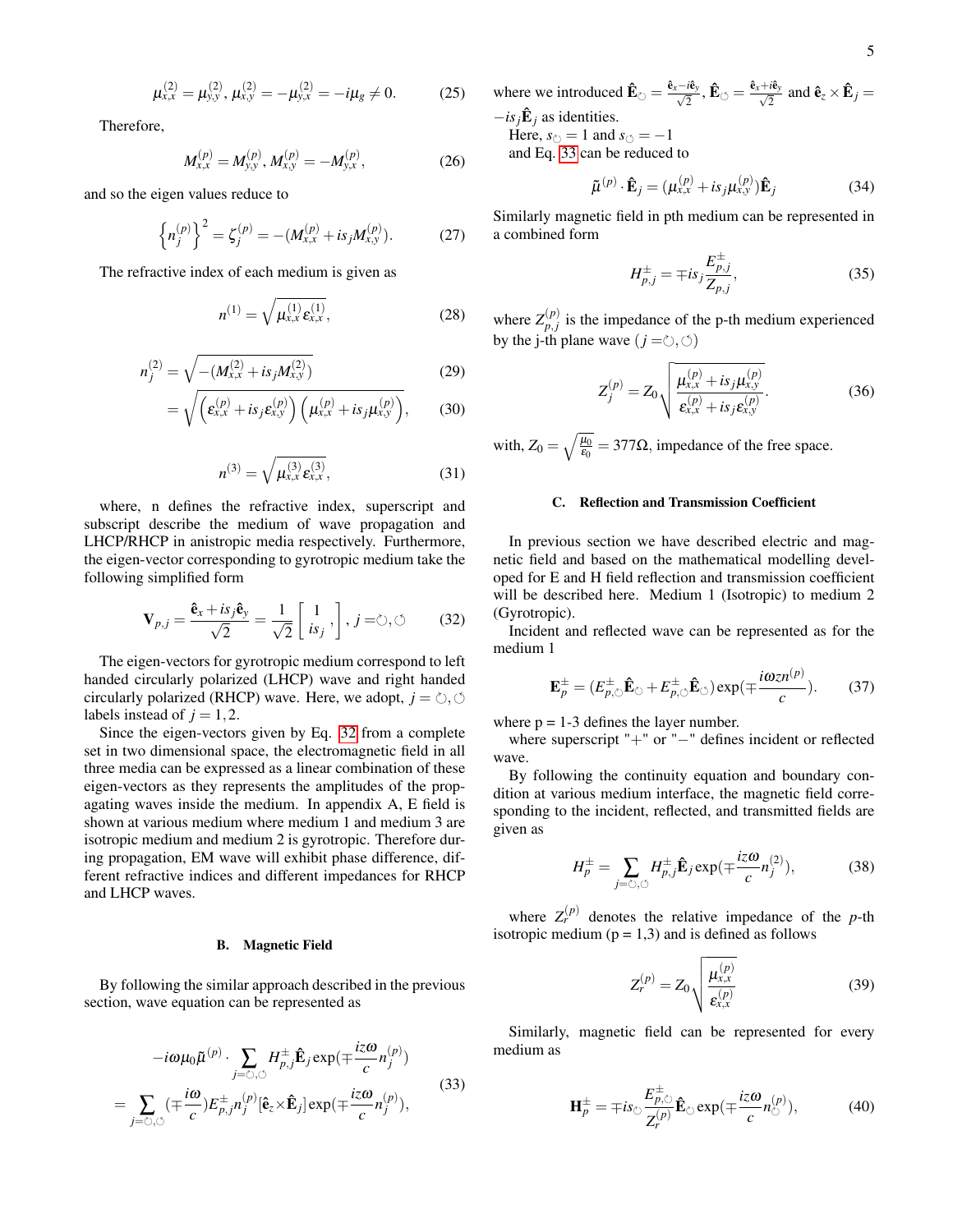where  $p = 1-3$  defines the layer number.

Medium 3 is assumed as no reflection for simplicity. Therefore, there will be no reflected wave for that medium.

Due to the orthogonality of the left-hand and right hand eigen vector, i.e.,  $\mathbf{\hat{E}}_n \cdot \mathbf{\hat{E}}_m^* = \delta_{n,m}$  for  $n, m = \circlearrowright, \circlearrowleft$ , the preceding vector equations can be expressed in terms of the scalar equations and by following some algebraic calculation leads us to the following expression where E field can be represented in terms of medium 1 and medium 3 at  $z = d$  interface as below.

> $E_{3,j}^{+} =$  $4E^\pm_{1,j}$ *L*+*M* (41)

where

$$
L = \left(1 + \frac{Z_j^{(2)}}{Z_r^{(3)}} \pm \frac{Z_r^{(1)}}{Z_r^{(3)}} \pm \frac{Z_r^{(1)}}{Z_j^{(2)}}\right) \exp\left(\frac{i\omega dn_j^{(2)}}{c}\right)
$$

$$
M = \left(1 - \frac{Z_j^{(2)}}{Z_r^{(3)}} \pm \frac{Z_r^{(1)}}{Z_r^{3}} \mp \frac{Z_r^{(1)}}{Z_j^{(2)}}\right) \exp\left(-\frac{i\omega dn_j^{(2)}}{c}\right)
$$

Comparing the preceding equation with the definition of transmission tensor yields,

$$
t_{n,m}^c = \frac{4\delta_{n,m}}{U+V} \tag{42}
$$

where

$$
U = \left(1 + \frac{Z_j^{(2)}}{Z_r^{(3)}} + \frac{Z_r^{(1)}}{Z_r^{(3)}} + \frac{Z_r^{(1)}}{Z_j^{(2)}}\right) \exp\left(\frac{i\omega dn_j^{(2)}}{c}\right) \tag{43}
$$

$$
V = (1 - \frac{Z_j^{(2)}}{Z_r^{(3)}} + \frac{Z_r^{(1)}}{Z_r^3} - \frac{Z_r^{(1)}}{Z_j^{(2)}}) \exp(-\frac{i\omega dn_j^{(2)}}{c})
$$
(44)

with  $\delta_{n,m}$  and  $t_{n,m}^c$  respectively denoting the Kronecker delta function and components of the transmission tensor in LHCP-RHCP basis set, i.e.

$$
\tilde{\mathbf{t}} = \sum_{n=0,\circlearrowleft} \sum_{m=0,\circlearrowleft} t_{n,m}^c \hat{\mathbf{E}}_m \hat{\mathbf{E}}_m^* = \begin{bmatrix} t_{\circlearrowleft, \circlearrowleft}^c & t_{\circlearrowleft, \circlearrowleft}^c \\ t_{\circlearrowleft, \circlearrowleft}^c & t_{\circlearrowleft, \circlearrowleft}^c \end{bmatrix} \end{bmatrix} \right. \right. \right. \qquad (45)
$$

Therefore, transmission tensor is represented as

$$
\tilde{\mathbf{t}} = \sum_{m=0,0} \frac{4}{U+V} \hat{\mathbf{E}}_m \hat{\mathbf{E}}_m^* \tag{46}
$$

The components of transmission tensor can be represented in cartesian coordinates as

$$
\tilde{\mathbf{t}} = \sum_{n=x,y} \sum_{m=x,y} t_{n,n} \hat{\mathbf{e}}_n \hat{\mathbf{e}}_m \equiv \begin{bmatrix} t_{x,x} & t_{x,y} \\ t_{y,x} & t_{y,y} \end{bmatrix} . \tag{47}
$$

In order to obtain the components of the transmission tensor in Cartesian coordinates,  $\hat{\mathbf{E}}_{\odot}$  and  $\hat{\mathbf{E}}_{\odot}$  should be substituted with their Cartesian representation

$$
\tilde{\mathbf{t}} = t_{\circlearrowleft, \circlearrowright}^c \left( \frac{\hat{\mathbf{e}}_x - i \hat{\mathbf{e}}_y}{\sqrt{2}} \right) \left( \frac{\hat{\mathbf{e}}_x + i \hat{\mathbf{e}}_y}{\sqrt{2}} \right) + t_{\circlearrowleft, \circlearrowleft}^c \left( \frac{\hat{\mathbf{e}}_x + i \hat{\mathbf{e}}_y}{\sqrt{2}} \right) \left( \frac{\hat{\mathbf{e}}_x - i \hat{\mathbf{e}}_y}{\sqrt{2}} \right). \tag{48}
$$

Therefore, the components of the transmission tensor in Cartesian coordinates are given as

<span id="page-5-0"></span>
$$
t_{x,x} = t_{y,y} = \sum_{m=0,\circlearrowleft} \frac{2}{U+V} \tag{49}
$$

<span id="page-5-1"></span>
$$
t_{y,x} = -t_{x,y} = i \sum_{m=0,\circlearrowleft} \frac{2s_m}{U+V} \tag{50}
$$

Similarly, reflection tensor can be obtained as with  $r_{n,m}^c$ denoting the components of the reflection tensor in LHCP-RHCP basis set as

$$
\tilde{\mathbf{r}} = \sum_{n=0,\circlearrowleft} \sum_{m=0,\circlearrowleft} r_{n,m}^c \hat{\mathbf{E}}_n \hat{\mathbf{E}}_m^* \equiv \begin{bmatrix} r_{\circlearrowleft,\circlearrowleft}^c & r_{\circlearrowleft,\circlearrowleft}^c \\ r_{\circlearrowleft,\circlearrowright}^c & r_{\circlearrowleft,\circlearrowleft}^c \end{bmatrix} \end{bmatrix},\tag{51}
$$

The components of reflection tensor can be represented in Cartesian coordinates as

$$
\vec{r} = \sum_{n=x,y} \sum_{m=x,y} r_{n,m} \hat{\mathbf{e}}_n \hat{\mathbf{e}}_m \equiv \begin{bmatrix} r_{x,x} & r_{x,y} \\ r_{y,x} & r_{y,y} \end{bmatrix} . \tag{52}
$$

The transmission and reflection tensor can be expressed in terms of  $\theta_m$  which is the polarization angle of the linearly polarized plane wave at  $z = 0$ 

$$
\theta_m = \frac{\omega d n_m^{(2)}}{c} = 2\pi \frac{n_m^{(2)} d}{\lambda_0} \tag{53}
$$

After some calculation steps and algebraic steps, Transmission tensor components for a thin slab, i.e.,  $\theta_{\circ}$ 

$$
t_{x,x} = t_{y,y} = 2 \sum_{m=0,\circlearrowleft} (1 + \frac{Z_r^{(1)}}{Z_r^{(3)}}) - i \left( \frac{Z_m^{(2)}}{Z_r^{(3)}} + \frac{Z_r^{(1)}}{Z_m^{(2)}} \right) \theta_m, \quad (54)
$$

$$
t_{y,x} = -t_{x,y} = 2 \sum_{m=0,0} \left( \frac{Z_m^{(2)}}{Z_r^{(3)}} + \frac{Z_r^{(1)}}{Z_m^{(2)}} \right) s_m \theta_m.
$$
 (55)

Writing impedance of the media in terms of permitivity and permeability

$$
\frac{Z_m^{(2)}}{Z_r^{(3)}} \simeq \sqrt{\frac{\varepsilon_{x,x}^{(3)}}{\mu_{x,x}^{(3)}}} \sqrt{\frac{\mu_{x,x}^{(2)}}{\varepsilon_{x,x}^{(2)}}} \left[1 + \frac{is_m}{2} \left(\frac{\mu_{x,y}^{(2)}}{\mu_{x,x}^{(2)}} - \frac{\varepsilon_{x,y}^{(2)}}{\varepsilon_{x,x}^{(2)}}\right)\right],
$$
 (56)

$$
\frac{Z_r^{(1)}}{Z_m^{(2)}} \simeq \sqrt{\frac{\varepsilon_{x,x}^{(2)}}{\mu_{x,x}^{(2)}}} \sqrt{\frac{\mu_{x,x}^{(1)}}{\varepsilon_{x,x}^{(1)}}} \left[1 - \frac{is_m}{2} \left(\frac{\mu_{x,y}^{(2)}}{\mu_{x,x}^{(2)}} - \frac{\varepsilon_{x,y}^{(2)}}{\varepsilon_{x,x}^{(2)}}\right)\right],\qquad(57)
$$

$$
\theta_m = 2\pi \frac{d}{\lambda_0} \sqrt{\varepsilon_{x,x}^{(2)} \mu_{x,x}^{(2)}} \left[ 1 + \frac{is_m}{2} \left( \frac{\mu_{x,y}^{(2)}}{\mu_{x,x}^{(2)}} + \frac{\varepsilon_{x,y}^{(2)}}{\varepsilon_{x,x}^{(2)}} \right) \right].
$$
 (58)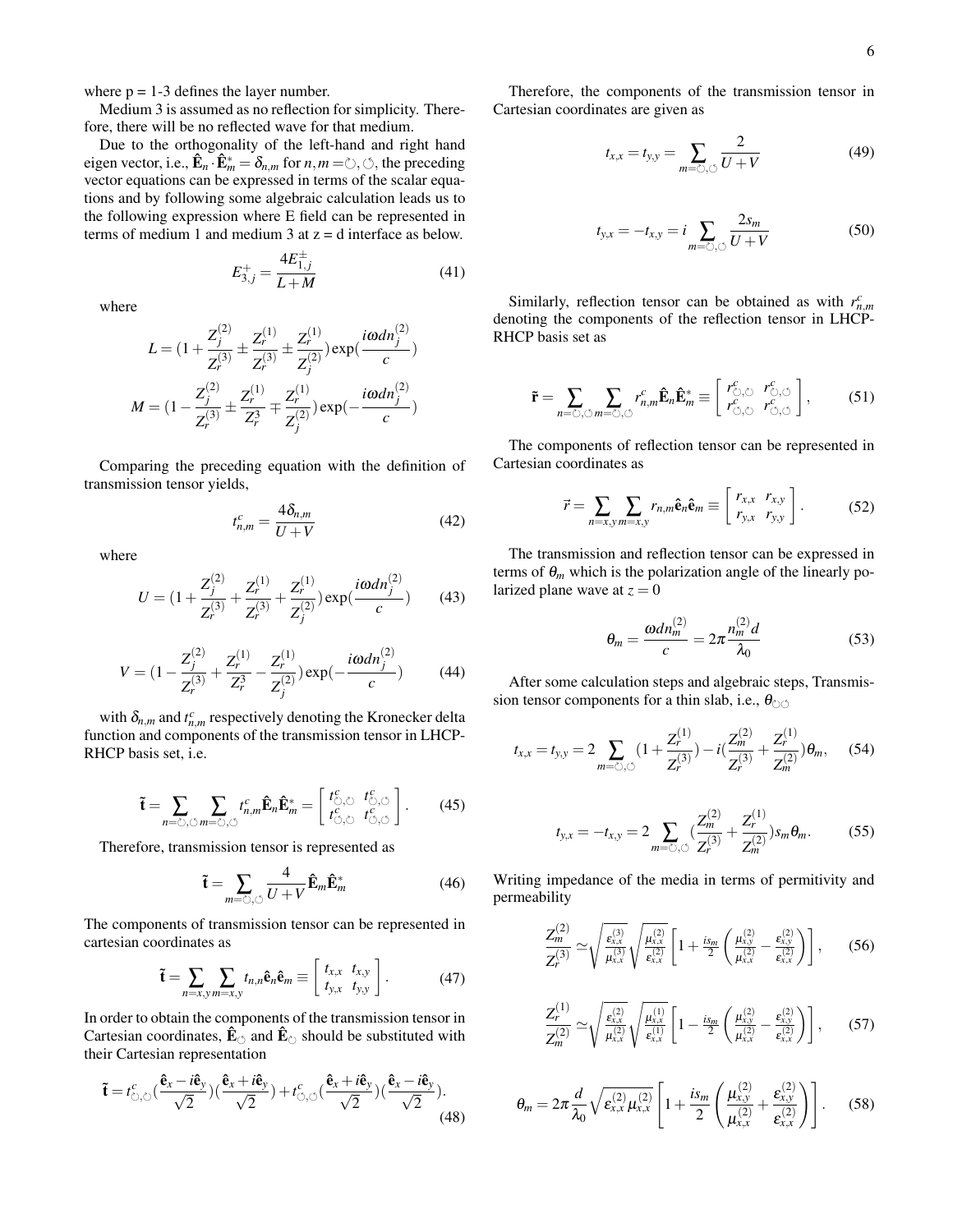### D. Faraday and Kerr Rotation

In previous section we have described the mathematical representation of fields in different layers, medium classification in terms of impedance, permeability, permittivity, and transmission and reflection tensor. In the following section we will develop the analytical model for the polarization rotation in an anisotropic media, known as Faraday and Kerr rotation. Following some trigonometric mathematical derivation, Faraday rotation can be written in below form

$$
\theta_F \simeq 2\pi \frac{n_r^{(2)}}{\lambda_0} \frac{d}{\mu_{xx}^{(2)}} \frac{Z_r^{(2)} Z_r^{(3)} + \frac{\varepsilon_g}{\varepsilon_{xx}^{(2)}} \frac{Z_r^{(1)}}{Z_r^{(2)}}}{1 + Z_r^{(1)} Z_r^{(3)}}.
$$
(59)

As a validation of our mathematical modelling this can be easily shown from above derivation that for layer thickness  $d = 0$  and for  $Z_r^{(1)} = Z_r^{(3)} = Z_\circlearrowright^{(2)} = Z_\circlearrowleft^{(2)}$  and  $n_\circlearrowleft^{(2)} = n_\circlearrowright^{(2)} = n_r^{(2)}$ , the expressions for reflection and transmission follows the conventional reflection and transmission forms.

From above equations Faraday rotation can be expressed into more robust form considering the angle of the incident wave.

$$
\theta_F = \tan^{-1} \left( \frac{t_{y,x}[\mathbf{E}_1^+(z=0) \cdot \hat{\mathbf{e}}_x] + t_{y,y}[\mathbf{E}_1^+(z=0) \cdot \hat{\mathbf{e}}_y]}{t_{x,x}[\mathbf{E}_1^+(z=0) \cdot \hat{\mathbf{e}}_x] + t_{x,y}[\mathbf{E}_1^+(z=0) \cdot \hat{\mathbf{e}}_y]} \right) - \theta_{pol},
$$
\n(60)

By following some trigonometric calculation

$$
\theta_F = \tan^{-1}\left(\frac{t_{y,x}\cos\theta_{pol} + t_{y,y}\sin\theta_{pol}}{t_{x,x}\cos\theta_{pol} + t_{x,y}\sin\theta_{pol}}\right) - \theta_{pol},\qquad(61)
$$

By replacing transmission and reflection tensor Faraday rotation can be represented in a very comprehensive form.

<span id="page-6-0"></span>
$$
\theta_F = \tan^{-1} \left( \frac{i \cos \theta_{pol} \sum_{m_{\circ, \circlearrowleft} A} A + \sin \theta_{pol} \sum_{m_{\circ, \circlearrowleft} B} B}{\cos \theta_{pol} \sum_{m_{\circ, \circlearrowleft} B} B - i \sin \theta_{pol} \sum_{m_{\circ, \circlearrowleft} A} B} \right) - \theta_{pol}, \right. \tag{62}
$$

where

$$
A = \frac{s_m}{\left(1 + \frac{Z_r^{(1)}}{Z_r^{(3)}}\right)\cos\theta_m + i\left(\frac{Z_m^{(2)}}{Z_r^{(3)}} + \frac{Z_r^{(1)}}{Z_m^{(2)}}\right)\sin\theta_m},\qquad(63)
$$

$$
B = \frac{A}{s_m},\tag{64}
$$

Therefore this mathematical formulation is applicable for any arbitrary polarization angle.

When the bias is perpendicular to the slab, Faraday rotation is independent of on the polarization of the incident field. i.e.,

$$
\frac{\partial \theta_F}{\partial \theta_{pol}} = 0
$$

Therefore, the expression Eq. [62](#page-6-0) for Faraday rotation can be simplified for the condition ( $\theta_{pol} = 0$ )

$$
\theta_F = \tan^{-1}\left(\frac{i\sum_{m=\circlearrowright,\circlearrowleft} A}{\sum_{m=\circlearrowright,\circlearrowleft} B}\right). \tag{65}
$$

Similarly, Kerr Rotation can be simplified to

$$
\theta_K = \tan^{-1} \left( \frac{i \cos \theta_{pol} \sum_{m=-\circlearrowright, \circlearrowleft} E + \sin \theta_{pol} \sum_{m=-\circlearrowright, \circlearrowleft} F}{\cos \theta_{pol} \sum_{m=-\circlearrowright, \circlearrowleft} F - i \sin \theta_{pol} \sum_{m=-\circlearrowright, \circlearrowleft} E} \right),\tag{66}
$$

where

$$
E = s_m \frac{\left(1 - \frac{Z_r^{(1)}}{Z_r^{(3)}}\right) \cos \theta_m + i\left(\frac{Z_m^{(2)}}{Z_r^{(3)}} - \frac{Z_r^{(1)}}{Z_m^{(2)}}\right) \sin \theta_m}{\left(1 + \frac{Z_r^{(1)}}{Z_r^{(3)}}\right) \cos \theta_m + i\left(\frac{Z_m^{(2)}}{Z_r^{(3)}} + \frac{Z_r^{(1)}}{Z_m^{(2)}}\right) \sin \theta_m},\tag{67}
$$

$$
F = \frac{E}{s_m},\tag{68}
$$

When the bias is perpendicular to the slab, Kerr rotation is independent of on the polarization of the incident field. i.e.,

$$
\frac{\partial \theta_K}{\partial \theta_{pol}} = 0. \tag{69}
$$

Therefore, the expression for Kerr rotation can be simplified for the condition  $\theta_{pol} = 0$  as follow

$$
\theta_K = \tan^{-1}\left(\frac{i\sum_{m_{\circlearrowright,\circlearrowleft}E}}{\sum_{m_{\circlearrowright,\circlearrowleft}F}}\right). \tag{70}
$$

The above described mathematical modelling can be used for numerical computation of both Faraday and Kerr rotation and can be extended in any number of gyrotropic, nongyrotropic layers. Based on the medium impedance and thickness of the slab, both Faraday and Kerr rotation can be calculated.

### IV. ANALYTICAL MODEL VALIDATION

In this section we will crosscheck/validate our analytical model and generalize for known conditions. For the condition of a very thin slab when  $d = 0$ , the co-polarization transmission component at equation [49](#page-5-0) reduces to

$$
t_{x,x} = t_{y,y} = \frac{Z_r^{(3)}}{Z_r^{(3)} + Z_r^{(1)}} \sum_{m = \circlearrowleft, \circlearrowright} 1 = \frac{2Z_r^{(3)}}{Z_r^{(3)} + Z_r^{(1)}} \tag{71}
$$

Similarly, cross polarization component at [50](#page-5-1) reduces to

$$
t_{x,y} = -t_{y,x} = \frac{iZ_r^{(3)}}{Z_r^{(3)} + Z_r^{(1)}} \sum_{m=0,\circlearrowright} s_m = 0 \tag{72}
$$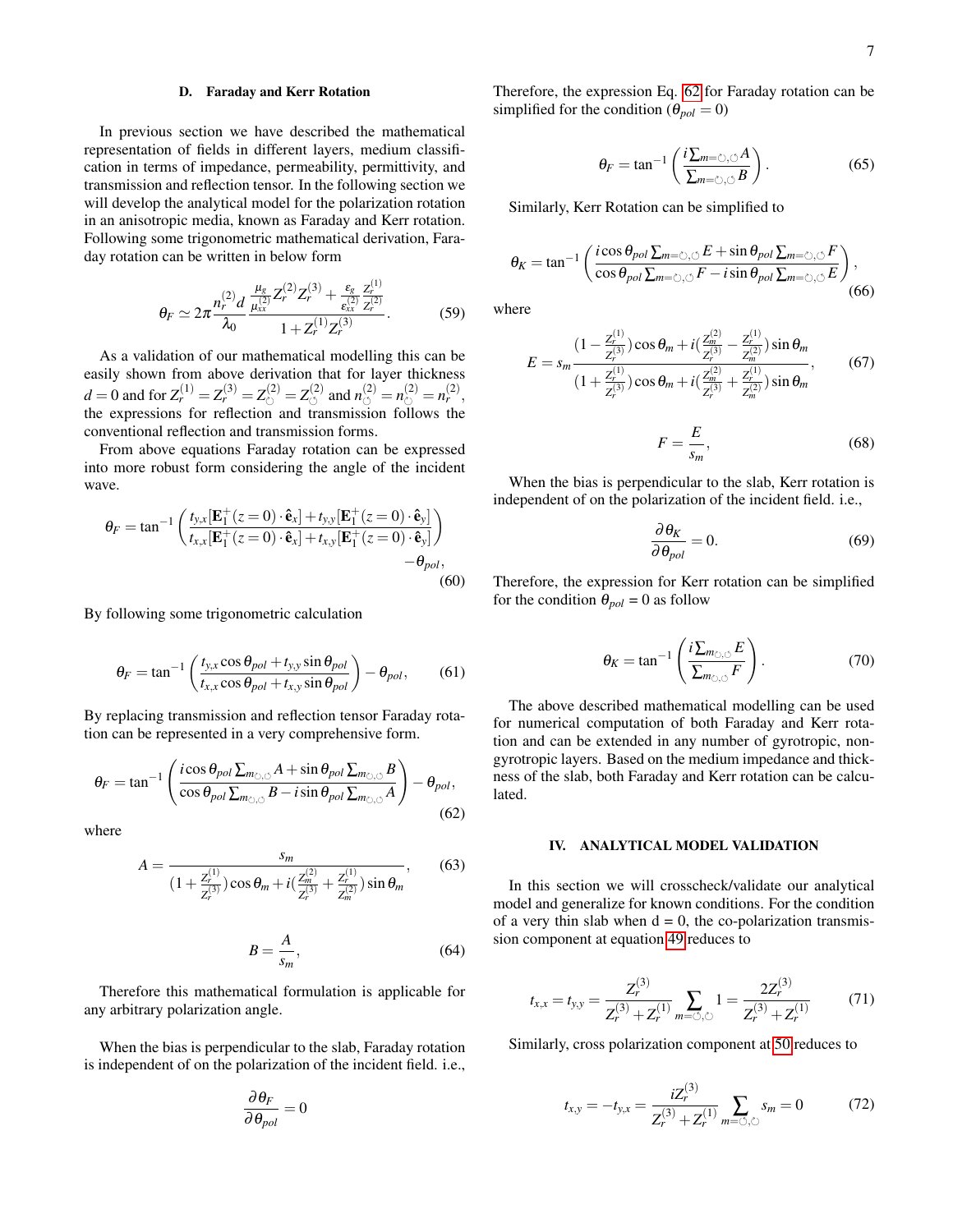where  $s_m = \pm 1$  for LHCP and RHCP wave. This also satisfies the general condition that there will be no cross polarization compoenent for conventional cases.

Similarly co polarized reflection components can be shown as

$$
r_{x,x} = r_{y,y} = \frac{Z_r^{(3)} - Z_r^{(1)}}{Z_r^{(3)} + Z_r^{(1)}},\tag{73}
$$

and cross polarized reflection component can be shown as

$$
r_{x,y} = -r_{y,x} = \frac{i}{2} \frac{Z_r^{(3)} - Z_r^{(1)}}{Z_r^{(3)} + Z_r^{(1)}} \sum_{m=0,\circlearrowright} s_m = 0, \quad (74)
$$

In another condition when the normalized impedance at every layer are follows the condition  $Z_r^1 = Z_r^3 = Z_\circ^2 = Z_\circ^2$  and the refractive indices are  $n_{\circlearrowleft}^2 = n_{\circlearrowright}^2 = n_r^2$ , the expression for reflection and transmission reduces to

$$
r_{x,y} = -r_{y,x} = 0,\t\t(75)
$$

$$
r_{x,x} = r_{y,y} = 0,\t\t(76)
$$

$$
t_{x,y} = -t_{y,x} = 0, \t\t(77)
$$

$$
t_{x,x} = t_{y,y} = exp(-\frac{i\omega dn_r^{(2)}}{c}),
$$
 (78)

which is inline with the known matched conditions.

Furthermore, to validate the robustness of the model we consider a simple middle layer, i.e. no gyrotropy behaviour in medium. After some trigonometric and algebraic simplification the co-polarized reflection coefficient can be simplified into below conventional form

$$
r_{x,x} = r_{y,y} = \Gamma_{in} = \frac{\Gamma_{12} + \Gamma_{23} exp(-\frac{2i\omega dn^{(2)}}{c})}{1 + \Gamma_{12} \Gamma_{23} exp(-\frac{2i\omega dn^{(2)}}{c})},
$$
(79)

where  $\Gamma$  is the reflection coefficient defines the ratio between reflected and incident wave.

In the next step we will try to reproduce an already published artificial metasurface developed by Kodera et al. [\[19\]](#page-8-14) and use our proposed mathematical model to evaluate the Faraday and Kerr rotation. In order to design and reproduce the nonreciprocal metasurface, following the procedure developed by our previous work [\[12\]](#page-8-7), here we computed the floquet mode analysis and based on Jones calculus which has been discussed in detail in another article currently under review, we mapped our proposed model to floquet mode/S parameter in simulation environment and calculate Faraday and Kerr rotation. The overall performance matches closely with the results reported in the reference article. Therefore, we can claim that this mathematical model is can be helpful to extract Faraday or Kerr rotation from nonreciprocal environment using the transmission or reflection matrices.



FIG. 5. (a) Faraday and (b) Kerr rotation of metasurface structure using our proposed analytical model

#### V. CONCLUSION

We have presented an analytical approach of modeling polarization rotation in an anisotropic media. Starting from Maxwell's equation, we have developed transmission, reflection tensor leading to polarization rotation leading to analytical model validation for known conditions and compare/contrast with previously reported results. The mathematical model has been explained in terms of three layer media, however, this approaches/outcome should be valid for arbitrary number of layers. We envision that this work will be helpful in the nonreciprocal research and add a building block.

#### VI. APPENDIX

E field and H field in various medium: In medium 1 (isotropic), i.e.,  $-\infty < z < 0$ , the forward and backward propagating waves are described by

$$
\mathbf{E}_{1}^{\pm} = (E_{1,\circ}^{\pm} \mathbf{\hat{E}}_{\circ} + E_{1,\circ}^{\pm} \mathbf{\hat{E}}_{\circ}) \exp\left(\mp \frac{i\omega z n^{(1)}}{c}\right),\tag{80}
$$

and in medium 2 (anisotropic), i.e.,  $0 < z < d$ , the forward and backward propagating waves are described by

$$
\mathbf{E}_{2}^{\pm} = E_{2,\circ}^{\pm} \mathbf{\hat{E}}_{\circ} \exp\left(\mp \frac{i\omega z n_{\circlearrowright}}{c}\right) + E_{2,\circ}^{\pm} \mathbf{\hat{E}}_{\circ} \exp\left(\mp \frac{i\omega z n_{\circlearrowleft}}{c}\right),\tag{81}
$$

and in medium 3 (isotropic), i.e.,  $d < z < \infty$  the forward propagating waves are described by

$$
\mathbf{E}_3^+ = (E_{3,\circ}^+ \hat{\mathbf{E}}_{\circlearrowleft} + E_{3,\circ}^+ \hat{\mathbf{E}}_{\circlearrowleft}) \exp\left(-\frac{i\omega(z-d)n^{(3)}}{c}\right). \quad (82)
$$

2020.

<span id="page-7-0"></span><sup>[1]</sup> A. Kord, D. L. Sounas, and A. Alù, "Microwave nonreciprocity," *Proceedings of the IEEE*, vol. 108, no. 10, pp. 1728–1758,